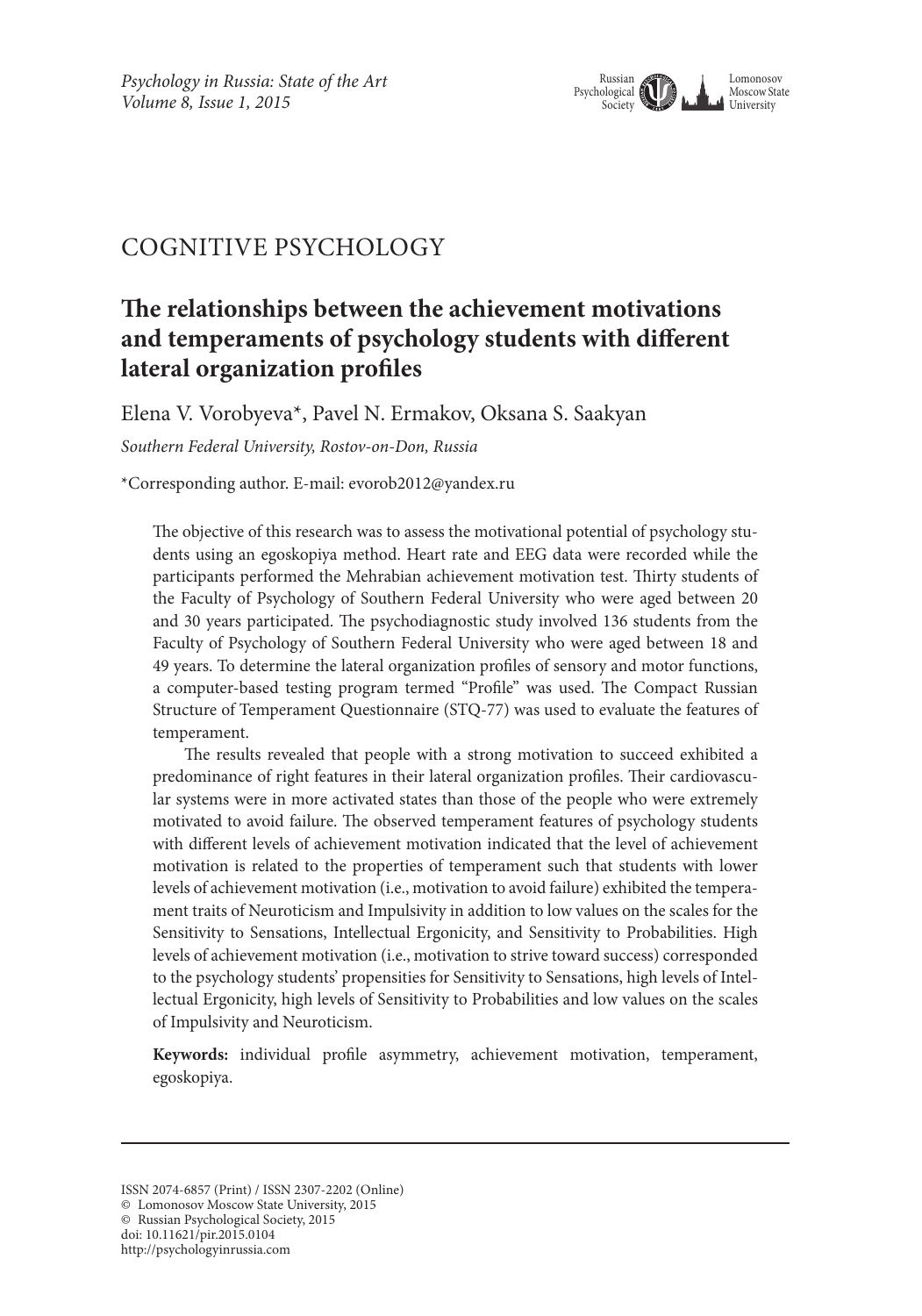## **Introduction**

Motivation is often a determinant that defines efficiency. Time spent as a student is a period of intense development of the motivational sphere and professional skills. The effectiveness of the educational process in higher education is directly related to the level of motivation of the students toward the training in their chosen profession. Achievement motivation occupies an important place in the structure of the motivational sphere of the future expert. We have previously used the twin method to show that achievement motivation is closely related to general, verbal and nonverbal intelligence and the subject of both environmental and hereditary influences (Vorobyeva & Popova, 2009). There are electroencephalographic features that are associated with the manifestations of the motivation to avoid failure and the desire to succeed (Ermakov et al., 2011, Vorobyeva et al., 2012). Studies of achievement motivation have made it possible to estimate the real socio-environmental opportunities for its formation and development. Further work in this regard will involve research assessing the relationships between achievement motivation and the peculiarities of individual profile asymmetries and temperament traits.

Individual profile asymmetry is manifested as a set of motor, sensory, and cognitive asymmetries that are specific to an individual. The reasons for the differences in individual profiles of asymmetry are actively being investigated, and it has been shown that the greatest contribution to the differences in manual asymmetry include the contributing factors of the shared environment Furthermore, the contribution of genetic factors increases with increases in respondent age (Vuoksimaa et al., 2009; Medland et al., 2009; Teixeira, 2008). Among the reasons for the lateralization of motor functions, hereditary (i.e., genetic causes) and culturalenvironmental (i.e., belonging to a certain population) causes stand out (Sommer et al., 2008). The latter influences are well known and are manifested at different frequencies in different types of lateral organization profiles of sensorimotor functions in different populations. In this regard, we performed a study that assessed the contributions of genetic and environmental factors to the manifestation of individual profiles of asymmetry in a South-Russian sample (Ermakov et al., 2010; Vorobyeva, 2012).

Features of temperament and the individual-typological features underlying them can be considered to be important foundations of individual differences that provide individual generations with individual styles of both professional and educational activity (Ilyin, 2001). V.M. Rusalov et al. identified the physiological characteristics of students with who had chosen different professions and found that the most important indicator of temperament was endurance (Rusalov, Rusalova & Strelnikova, 2004). In recent years, cross-cultural studies have shown the effectiveness of the model of temperament that underlies the Structure of Temperament Questionnaire STQ-77E in the forecasting of success based on various types of mental activity (i.e., intellectual, social, verbal, and "mixed") (Rusalov & Trofimova, 2011).

Applied methods of behavioral genetics have revealed significant genetic conditioning and inter-individual differences in the characteristics of temperament. Thus, J.O. Novgorodova assessed the contributions of genetic and environmental factors to the variability of the features of temperament in primary school children. To assess temperament, this author used the parent version of the questionnaire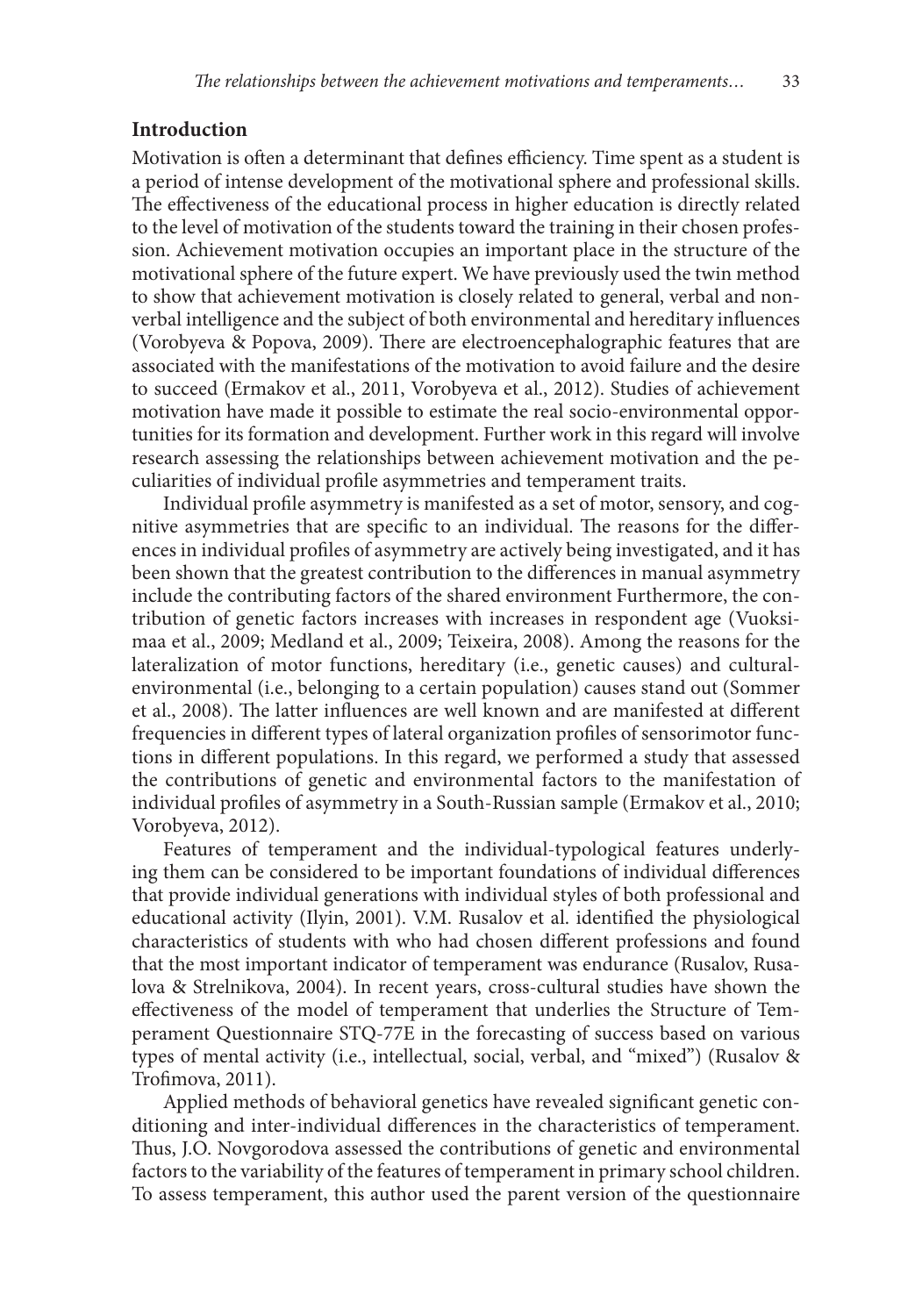that was also used by Rothbart. The sample consisted of 85 pairs of twins aged 7 to 10 years of which 49 pairs of twins were monozygotic and 36 pairs were samesex dizygotic twins. The highest estimates of the contributions of genotype were obtained for indicators that included fear, braking control, shyness and depressed mood (Novgorodova et al., 2010). Another study that involved monozygotic and dizygotic twins aged 12–14 years that employed the Structure of Temperament Questionnaire revealed that genetic determination was highest in terms of social tempo and objective and social emotional sensitivity (Malykh et al., 2009).

Previously, we sought to define the contributions of genetic and environmental components to phenotypic variation in temperament and the genetic correlations between temperament and achievement motivation. Here, we sought to assess the degrees of temperament features using the Structure of Temperament Questionnaire. This study involved 16 pairs of same-sex dizygotic twins aged from 10 to 19 years and 27 pairs of monozygotic twins aged from 8 to 27 years. For the structure of temperament questionnaire, the highest heritability is set to a scale such as endurance. The hereditarily determined phenotypic variations in plasticity, social tempo emotion, and social emotion are also revealed. It was found that the degree of achievement motivation was directly proportional to the levels of endurance, social endurance, plasticity, tempo, and social tempo and inversely associated with emotional and social emotional (Vorobyeva, 2006).

The purpose of this study was to examine the motivational features of psychology students of the Faculty of Psychology of the Southern Federal University (Rostov-on-Don) with different lateral organization profiles in combination with the recording of electrophysiological parameters.

## **Method**

## *Participants*

This work was performed in two stages and involved two samples. The research objective was to assess the motivational potential of psychology students via the egoskopiya method. The participants' heart rate and EEG data were recorded while they performed the Mehrabian achievement motivation test. The individual asymmetry profiles of the participants were assessed using the "Profile" computer program. Thirty students of the Faculty of Psychology of Southern Federal University with ages from 20 to 30 years (17 women, 13 men) participated. All examinees were free of neurologic, mental and somatic disorders, and all participants had previously been acquainted with and agreed to the research procedure. The psychodiagnostic study involved 136 students of the Faculty of Psychology of Southern Federal University aged from 18 to 49 years (113 women and 23 men).

## *Instruments*

The egoskopiya method consists of the simultaneous application of psychometric tests and the recording of various physiological signals to allow for the objectification of the acquired data (Yuriev & Skomorokhov, 2007).

Egoskop (Medicom, Russia) is intended for the automated performance of pilot studies of personality via psychodiagnostic techniques that employ the synchronous registration of physiological signals. The EEG recording during the egoskop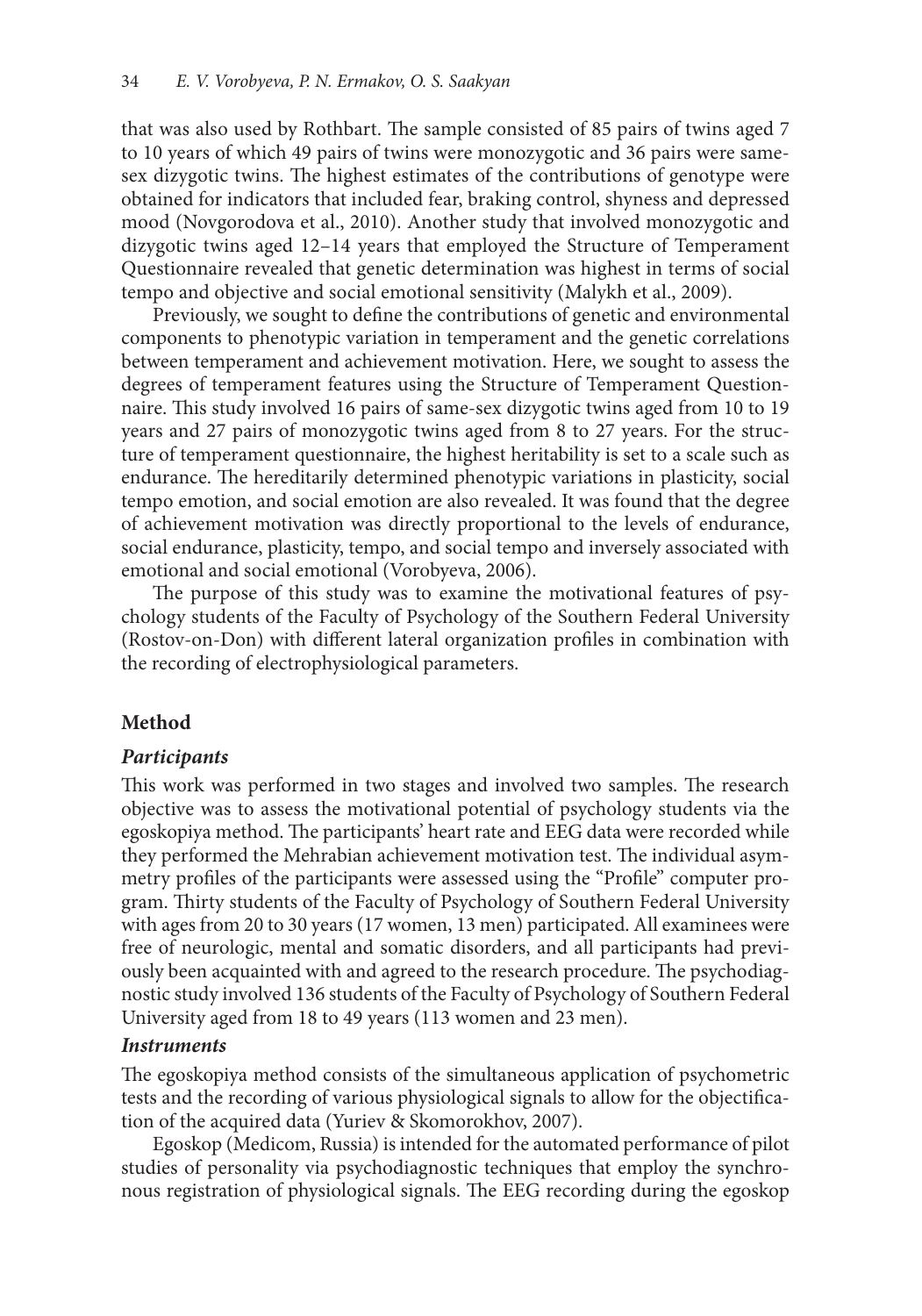inspection in our work was performed with electrodes in the Fz, Pz and the ear reviewer positions and conducted in a soundproof room while the participants' eyes were open. In this paper, we used estimates of the alpha index (i.e., the amplitude of the alpha rhythm in the electroencephalogram).

The psycho-diagnostic tests were presented to the examinee on a computer monitor, and the answers were acquired on an electronic tablet. The "Achievement motivation" test (from A. Megrabyan as modified from M. Sh. Mahomed-Eminov) was used for the assessment of the motivational features of the psychology students.

To determine the profiles of the lateral organizations of the sensory and motor functions, a computer-based testing program termed "Profile" was used. In this paper, we investigated manual, visual and auditory asymmetries. Manual asymmetry was assessed using a questionnaire and the following series of samples: the Annette test, which is a questionnaire that assesses the extent to which the right or left hand is dominant; the Tapping test, which determines the maximum frequencies at which a button can be clicked with the right and left hands; and the track-test, which determines the time required to complete a hand-eye coordination test. Relevant issues were used to determine the leading leg. The leading ear was evaluated with the following question: In which ear is the tray clock? The participants were instructed to keep their ear to any handset. The conclusion regarding the dominant ear was made based on the results of a dichotic test. The following samples were used to assess visual asymmetry: a distant object was viewed through a hollow tube, and the eye to which the tube was brought was noted, and the "hole in the map" test, in which the subject captures an object through a small hole in a paper that he holds with both hands and then closes the dominant eye, which leads to the disappearance of the object, was performed. To determine the dominance of a verbal or figurative thinking style, the association test of H. Eysenck was used. Based on the test results, the type of lateral organization profile was defined as one of the following: right (5), partial right (4), partially balanced (equipartitioned) — ambidexterity (3), partial left (2), or left (1). (Due to a lack of profile lateral organization in this study, this parameter was not included.)

The Compact Russian Structure of Temperament Questionnaire (STQ-77) (Rusalov & Trofimova, 2011) was used to evaluate the features of temperament. The Compact Russian STQ (STQ-77R) includes the following scales: Motor, Social, and Intellectual Ergonicity (ERM, ERS, and ERI, which measure the abilities of an individual to sustain prolonged physical, social, and mental activity, respectively); Scales of Motor and Social Tempo (which measure the preferred speeds of manipulating physical objects (TMM) and speaking, reading and other verbal activities (TMS)); Sensitivity to Sensations (SS, a measure of the sensitivity to basic physical sensations and pleasures and a measure of the tendency toward sensationseeking and risk-taking behavior); Empathy (EMP, a measure of the sensitivity to other people's states and expectations); Plasticity (PL, a measure of the ability to adapt quickly to changes in the situation and to shift between different tasks); Self-Confidence (SLF, a measure of the tendency to be optimistic and confident about one's performance and to ignore other people's criticism); Sensitivity to Probabilities (PRO, a measure of the ability to develop adequate understandings and expectations of probable events and the efficient extraction and processing of new knowledge, classification, and learning abilities); Impulsivity (IMP, a measure of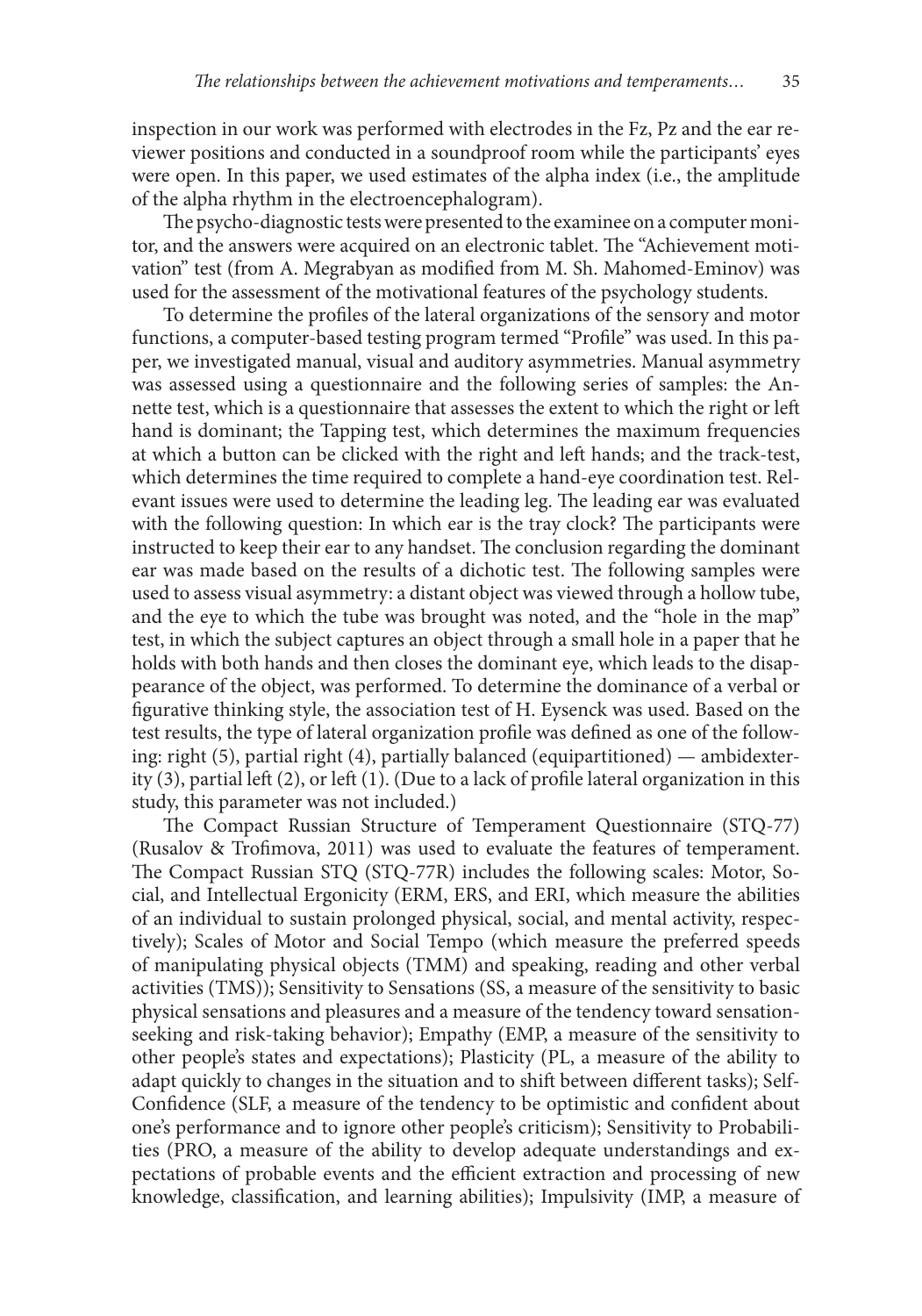the lability of emotional reactions); Neuroticism (NEU, a measure of the expectations of negative outcome and low tolerances for uncertainty).

The statistical testing was performed with analyses of variance (ANOVAs).

#### **Results**

#### *Psycho-physiological stages*

Descriptive statistical analyses of the psychophysiological data obtained during the test of achievement motivation using the method of egoskopiya revealed that the average heart rate (HR) was  $76.95 \pm 13.92$ , the pulse pressure was  $-40.0 \pm 13.99$ , and the alpha index was  $22.87 \pm 20.57$ .

These indicators of heart rate were normal (<80). The alpha index values were also in the normal range (<50%). Low alpha index values (below 30%) explained the EEG situation in which the eyes were open during the performance of tests that utilized the method of egoskopiya.

After acquiring the diagnostic data regarding achievement motivation, the participants were divided into three groups: low achievement motivation (n=13, <122 points on the test of achievement motivation), average achievement motivation  $(n=9, 122-150 \text{ points})$ , and high achievement motivation  $(n=8, >150 \text{ points})$ .

The high-level of achievement motivation group was found to have a significantly higher heart rate (HR=84) than the low achievement motivation group  $(HR=75; p < 0.05)$ .

The α index values during the open-eye EEG recordings of the high achievement motivation participants were significantly lower (alpha index: 14.8%) than those of the low achievement motivation participants (alpha index: 24.2%; p<0.05).



Figure 1. Analysis of variance (ANOVA) results. The dependent variable was the achievement motivation questionnaire outcome, and the independent variable was the individual profile asymmetry (4 levels: 2-left partial, 3-equipartition, 4-right partial, and 5-right profile).

The individual asymmetry profile analyses revealed that the most common profile was the right partial profile (n=16), followed by the right profile (n=5), ambidextrous profile (n=5), and left partial profile (n=4). No subjects with the left profile were identified. The achievement motivation was found to higher in the par-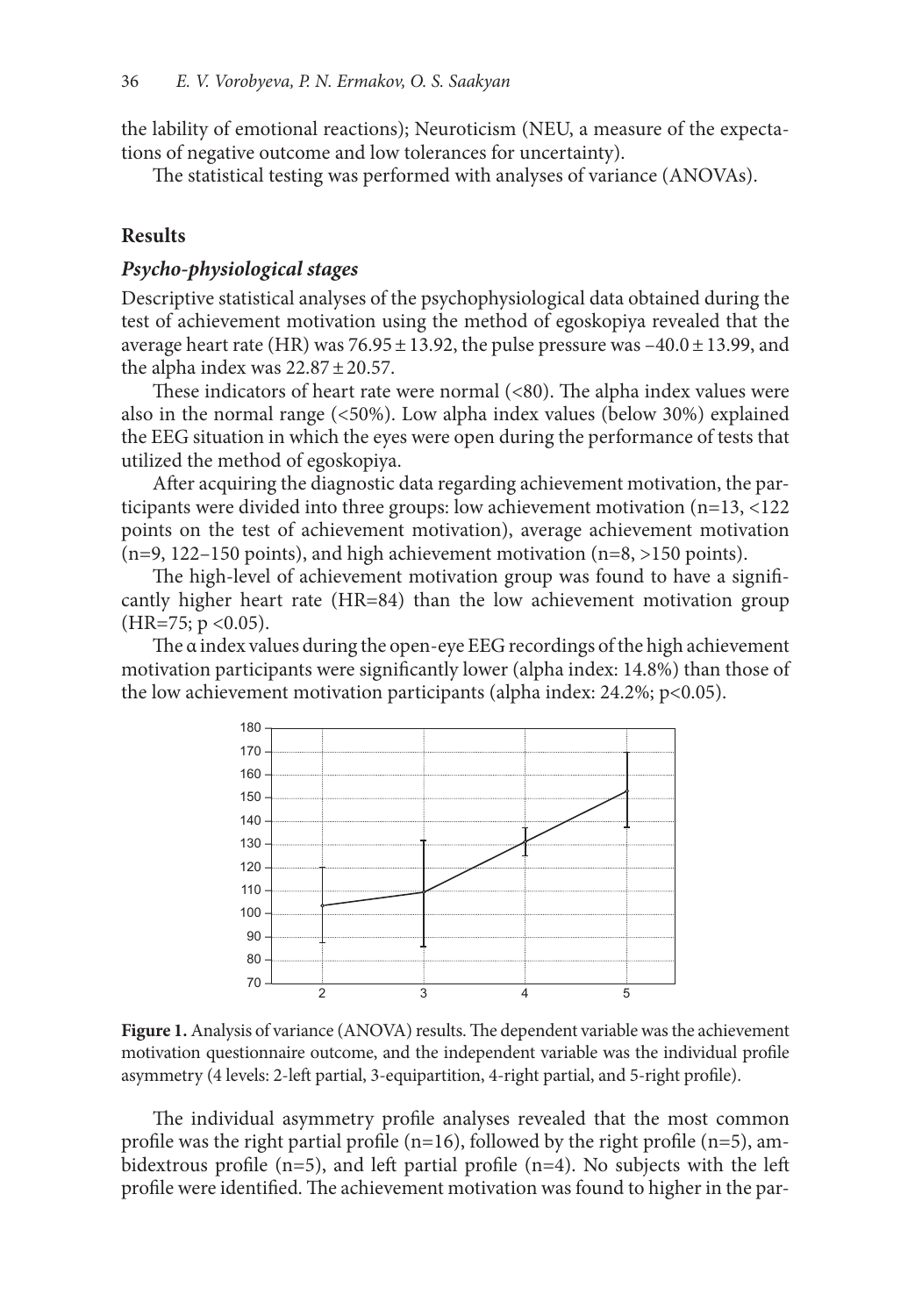ticipants with right dominant lateral organization profiles. The participants with right lateral profiles exhibited an average achievement motivation value of  $154 \pm 2.8$ points, those partial right lateral profiles averaged  $131.31 \pm 11.5$  points, those with ambidextrous profiles averaged  $109 \pm 5.1$  points, and those with left partial lateral profiles averaged  $104 \pm 5.6$  points.

We used analysis of variance (ANOVA) to study the influence of individual profile asymmetry (four levels: 2-left partial profile, 3-partial balanced (equipartitions), 4-right partial profile, 5-right profile) on achievement motivation. A significant effect was observed (F=8.4\*\*, p< 0.01). The greatest of achievement motivation values were associated with greater expressions of the right features in the lateral organization profiles (Figure 1).

#### *Psychodiagnostic results*

Spearman correlation analyses of the associations between the diagnoses of temperament and achievement motivation revealed that achievement motivation was significantly and directly related to Sensitivity to Sensations (SS, r=0.43, p<0.05), Intellectual Ergonicity (ERI, r=0.45, p<0.05), and Sensitivity to Probabilities (PRO,  $r=0.41$ ,  $p<0.05$ ).

Achievement motivation was inversely related to Impulsivity (IMP, r=–0.31,  $p$ <0.05) and Neuroticism (NEU) r=-0.62,  $p$ <0.05.

Figure 2 demonstrates the results of an analysis of variance (ANOVA) (dependent variable: the Sensitivity to Sensations (SS) scale; independent variable: achievement motivation). Figure 2 shows that the highest values on the Sensitivity to Sensations scale were observed for the students who were motivated by strong desires to succeed.



**Figure 2.** Analysis of variance (ANOVA) results (dependent variable: Sensitivity to Sensations (SS) from the STQ-77R; independent variable: achievement motivation with 3 levels: 1 — motivation to avoid avoiding failure, 2 — medium level of achievement motivation, and 3 — motivation to succeed).

Figure 3 shows the results of an analysis of variance (ANOVA, dependent variable: the Intellectual Ergonicity (ERI) scale of the STQ-77R; independent variable: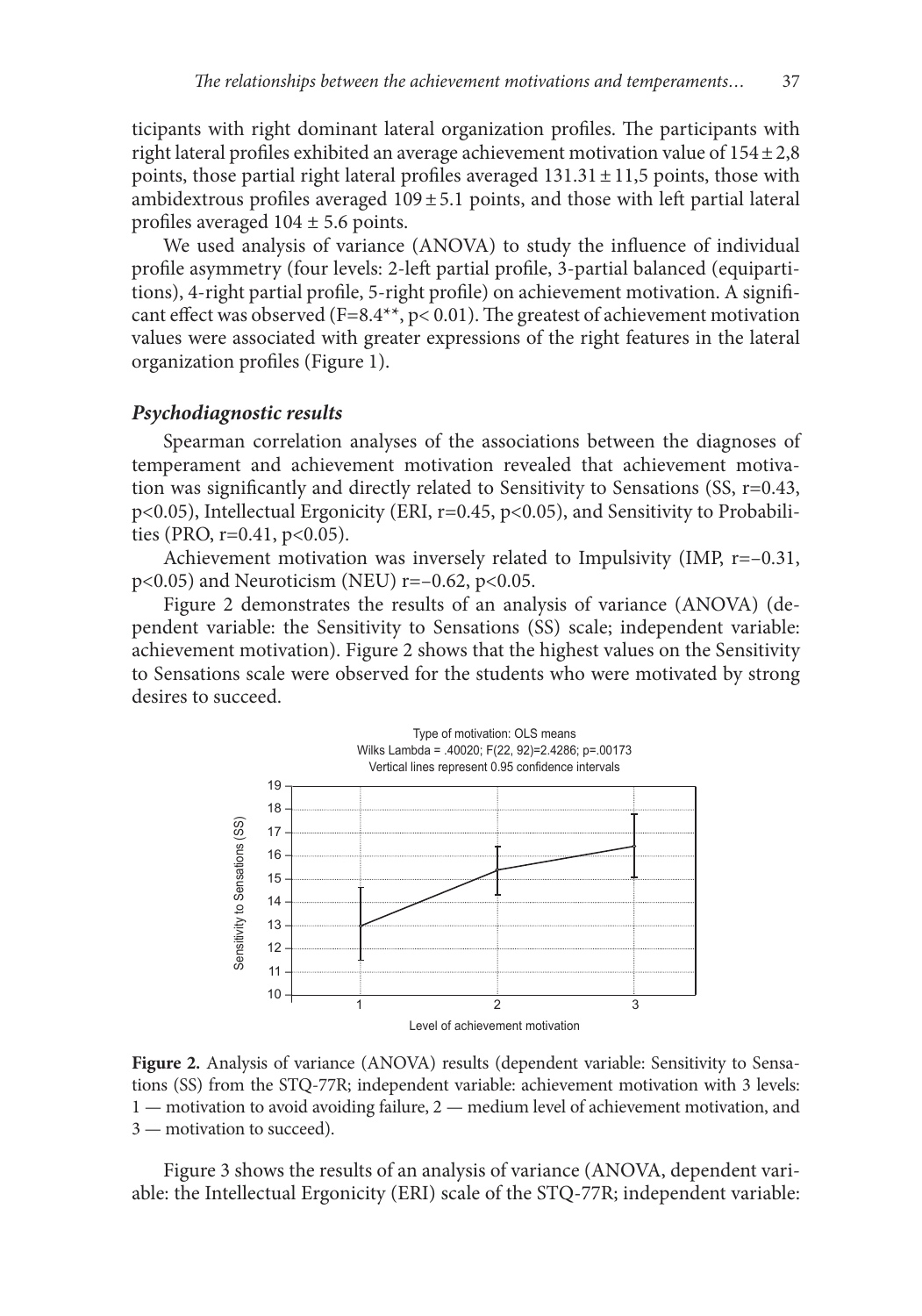achievement motivation). Figure 3 shows that the highest values on the Intellectual Ergonicity scale were observed among the students who were motivated by a strong desire to succeed.



**Figure 3.** Results of a univariate analysis of variance (ANOVA, dependent variable: the Intellectual Ergonicity (ERI) scale of the STQ-77R; independent variable: achievement motivation with 3 levels: 1 — motivation to avoid failure, 2 — medium level of achievement motivation, 3 — motivation to succeed).



**Figure 4.** Results of a univariate analysis of variance (ANOVA) (dependent variable: the Sensitivity to Probabilities (PRO) scale of the STQ-77R; independent variable: achievement motivation with 3 levels: 1 — motivation to avoid failure, 2 — medium level of achievement motivation, 3 — motivation to succeed).

Figure 4 shows the results of a univariate analysis of variance (ANOVA) (dependent variable: the Sensitivity to Probabilities (PRO) scale of STQ-77R; indepen-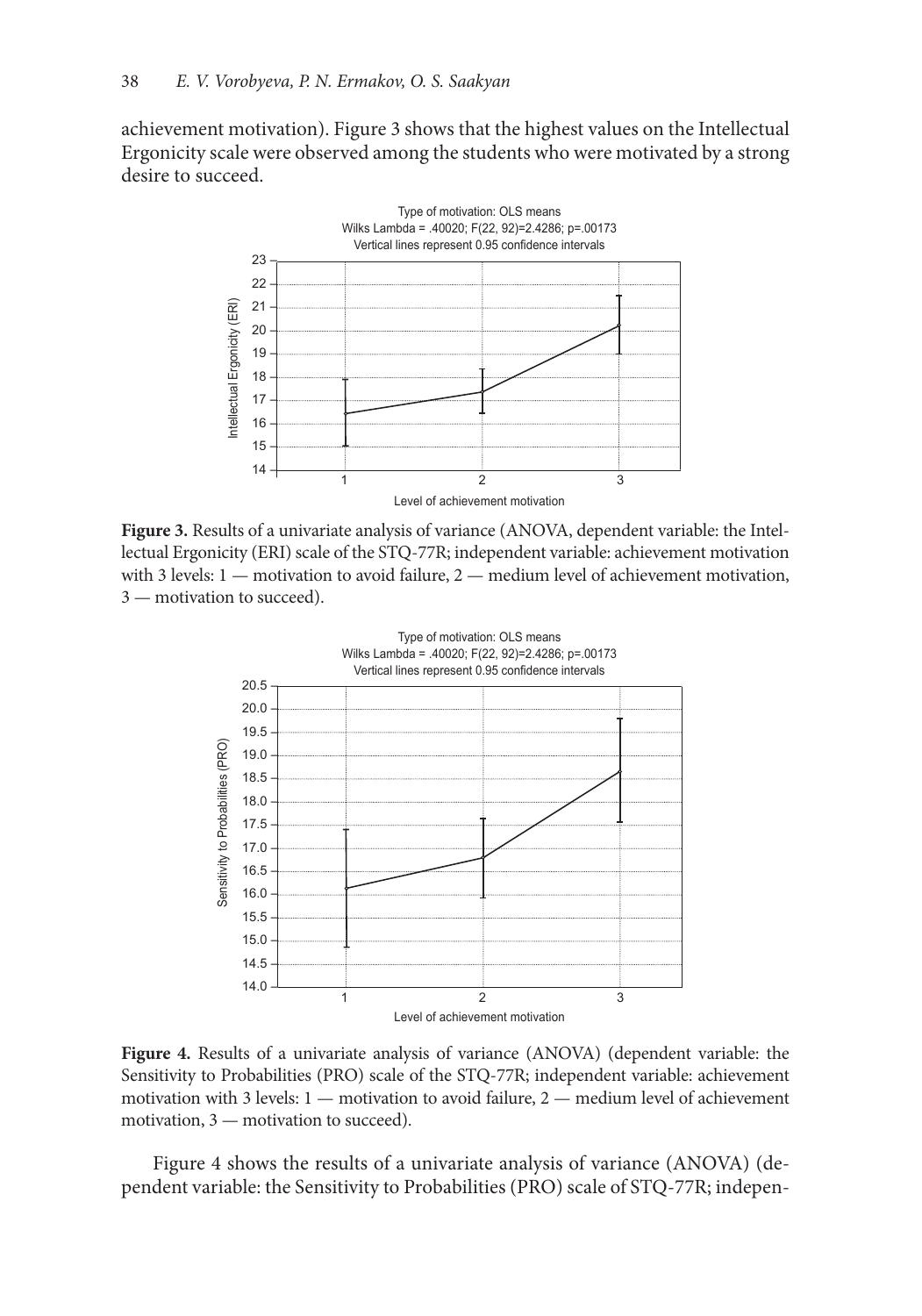dent variable: achievement motivation). Figure 4 shows that the highest Sensitivity to Probabilities values were observed among the students who were motivated by a strong desire to succeed.



**Figure 5.** Results of a univariate analysis of variance (ANOVA) (dependent variable: the Impulsivity (IMP) scale of the STQ-77R; independent variable: achievement motivation with 3 levels: 1 — motivation to avoid failure, 2 — medium level of achievement motivation, 3 motivation to succeed).



**Figure 6.** Results of a univariate analysis of variance (ANOVA) (dependent variable: the Neuroticism (NEU) scale of STQ-77R; independent variable: achievement motivation with 3 levels: 1- motivation to avoid failure, 2 - medium level of achievement motivation, 3 - motivation to succeed).

Figure 5 shows the results of a univariate analysis of variance (ANOVA) (dependent variable: the Impulsivity (IMP) scale of the STQ-77R; independent variable: achievement motivation). Figure 5 shows that the highest values on the impulsivity scale were observed among the students who were motivated by a strong desire to avoid failure and those with a medium level of achievement motivation.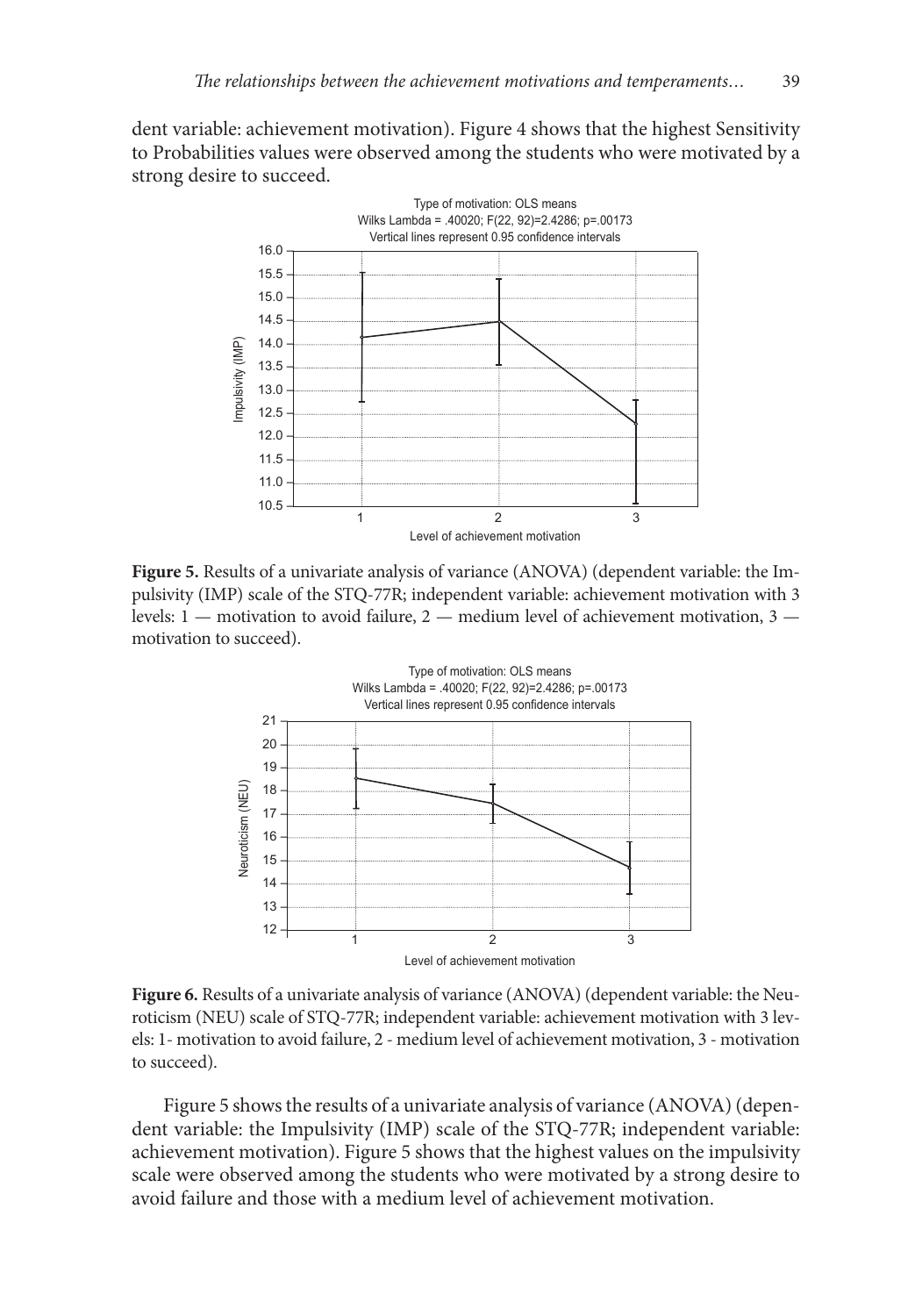Figure 6 shows the results of a univariate analysis of variance (ANOVA) (dependent variable: Neuroticism (NEU) on the STQ-77R; independent variable: achievement motivation). Figure 6 shows that the highest values on the neuroticism scale were obtained from the students with a strong motivation to avoid failure.

Thus, the results of the study showed that psychology students with strong motivations to succeed scored highly on the Sensitivity to Sensations, Intellectual Ergonicity, and Sensitivity to Probabilities scales, and these students exhibited low scores on the Impulsivity and Neuroticism scales.

### **Conclusion**

This paper found that people with a strong motivation to succeed exhibit predominantly right features in their lateral organization profiles. Their cardiovascular systems are in more activated states than those of people who are extensively motivated to avoid failure. In this case, the lower alpha index values during the test situation when the participants' eyes were open can be regarded as evidence of greater activation of the brain systems responsible for self-regulation and attention.

It has been shown that increases in heart rate variability are observed simultaneously with decreases in α power and are indicative of enhancements of activation (Yu X. et al., 2009, Chang et al., 2011).

The close relationship of the indices of α activity and heart rate variability has also been shown, and this relationship testifies to the important role of neurovisceral relationships in the regulation of mental processes (Bazanova et al., 2013).

In the present study, we found that among psychology students, the focus on achieving success was associated with low impulsivity. Egorova MS and colleagues suggested that achievement motivation can be considered to be a component of the basic properties of an individual (similar to the "Big Five" personality traits of awareness and impulse control) (Egorova et al., 2004).

Moreover, the psychology students with high levels of motivation to succeed also exhibited high levels of Intellectual Ergonicity and Sensitivity to Probabilities (i.e., the ability to quickly predict events and predict their consequences). In our opinion, this result is due to the specific professional work of psychologists.

In this study of the temperament features of psychology students with different levels of achievement motivation, the level of achievement motivation was found to be related to the properties of temperament such that lower levels of achievement motivation (i.e., the motivation to avoid failure) corresponded with the temperament traits of Neuroticism and Impulsivity and with low values on the Sensitivity to Sensations, Intellectual Ergonicity, and Sensitivity to Probabilities scales among psychology students.

High levels of achievement motivation (i.e., the motivation to striving for success) corresponded with the high scores on the Sensitivity to Sensations, Intellectual Ergonicity, and Sensitivity to Probabilities scales and low scores on the Impulsivity and Neuroticism scales.

#### **Acknowledgements**

This study was funded by The Ministry of Education and Science of the Russian Federation, grant no 25.2141.2014/K.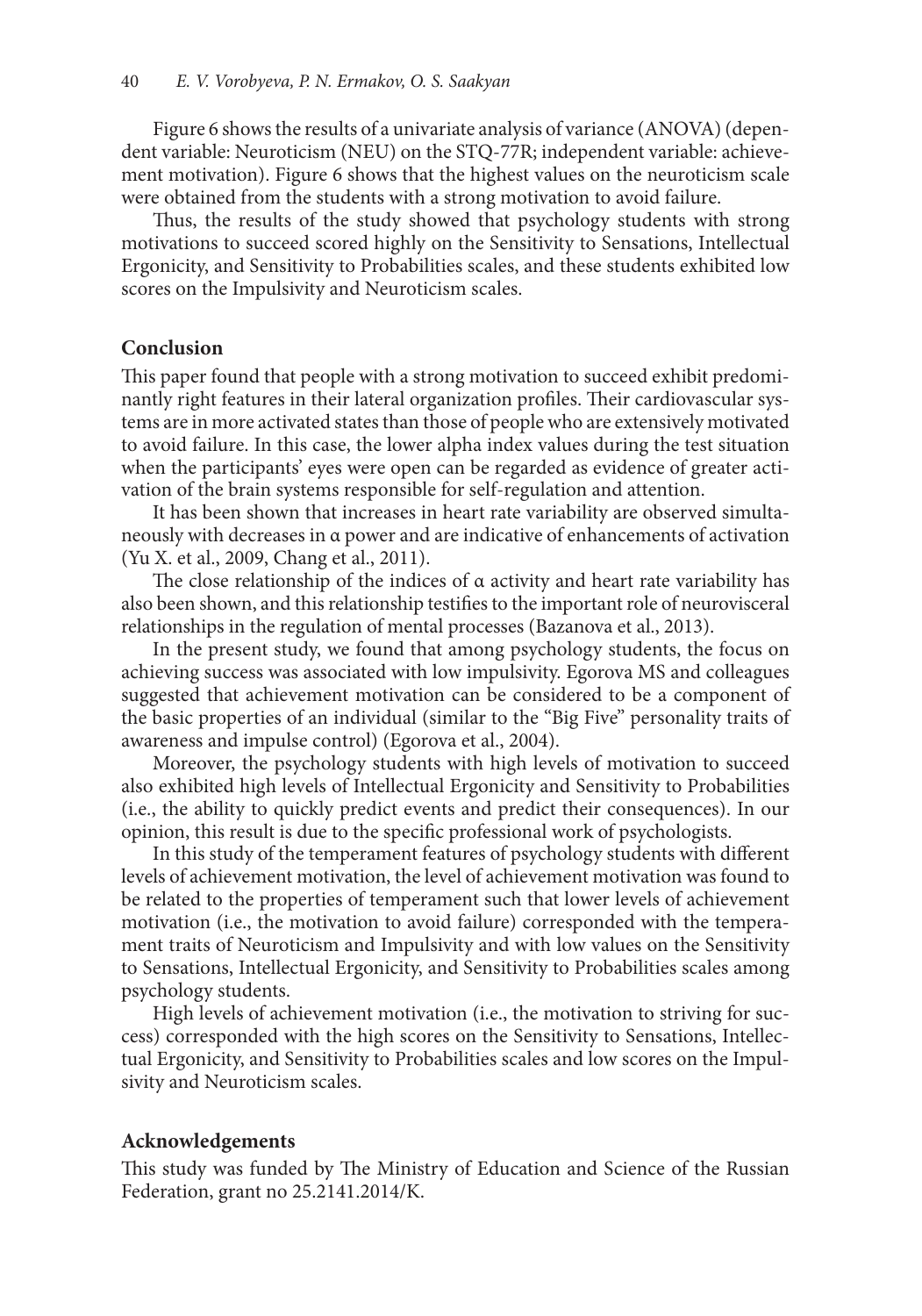### **References**

- Bazanova, O. M., Balioz, N. V., Muravleva, K. B., & Skoraya M. V. (2013). Effect of Voluntary EEG α Power Increase Training on Heart Rate Variability. *Human Physiology*, *39*(1), 86–97. doi: 10.1134/S0362119712060035
- Boomsma, D. I. (2009). Genetic influences on handedness: Data from 25,732 Australian and Dutch twin families. *Neuropsychologia*, *47*, 330–337. doi: 10.1016/j.neuropsychologia.2008.09.005
- Chang, L. J., Lin, J. F., & Lin, C. F. (2011). Effect of Body Position on Bilateral EEG Alterations and Their Relationship with Autonomic Nervous Modulation in Normal Subjects. *Neuroscience Letters, 490*(2), 96. doi: 10.1016/j.neulet.2010.12.034
- Egorova, M. S., Zyryanova, N. M., Parshikova, O. V., Pyankova, S. D., & Chertkova, Y. D. (2004), *Genotype. Environment. Development*. Moscow: OGI.
- Ermakov, P. N., & Vorobjeva, E. V. (2010). *Individualnaya profilnaya ssimmetriaya bliznecov I spektralnye harakteristiki EEG pri vypolnenii arifmeticheskih operaciy I verbalno-associativnoy deyatelnosti* [Individual profile asymmetry at twins and EEG spectral characteristics at performance of the arithmetic account and verbally-associative activity]. *Rossiyskiy Psikhologicheskiy Zhurnal [Russian psychological journal]*, *7*(1), 8–24.
- Ermakov, P. N., & Vorobyeva, E. V. (2011). Achievement motivation and EEG spectral power. *Psychology in Russia: State of the Art,4*(1), 448–464. doi: 10.11621/pir.2011.0030
- Ilyin, E.P. (2001) *Differencialnaya psihofiziologiyay* [Differential psychophysiology]. Saint Petersburg: Piter.
- Novgorodova, J. O., Muhordova, O. E., Sivakova ,V. G., Lobaskova, M. M., Barsky, F. I., & Malykh, S. B. (2010). Geneticheskie I sredovye factory v formirovanii individyalnyh osobennostey temperamenta u detey mladshego shkolnogo vozrasta [Genetic and environmental factors in the formation of the individual characteristics of temperament in children of primary school age]. *Theoretical and experimental psychology, 3*(4), 5–19.
- Medland, S. E., Duffy, D. L., Wright, M. J., Geffen, G. M., Hay, D. A., Levy, F., Van-Beijsterveldt, C. E. M., Willemsen, G., Townsend, G. C., White, V., Hewitt, A. W., Mackey, D. A., Bailey, J. M., Slutske, W. S., Nyholt, D. R., Treloar, S. A., Martin, N. G., & Boomsma, D. I. (2009). Genetic influences on handedness: data from 25,732 Australian and Ditch twin families. *Neuropsychologia, 47*(2), 330–337. doi: 10.1016/j.neuropsychologia.2008.09.005
- Sommer, I. E., Aleman, A., Somers, M., Boks, M. P., & Kahn, R. S. (2008). Sex differences in handedness, asymmetry of the Planum Temporale and functional language lateralization, *Brain research*, *1206*, 76–88. doi: 10.1016/j.brainres.2008.01.003
- Rusalov, V. M., Rusalova, M. N., & Strelnikova, E. V. (2004). Svyaz harakteristik EEG s dominirovaniem motivov dostizeniyay celi v processe vypolneniya zadach [Communication characteristics of EEG with the dominance of the motives of achievement in carrying out the tasks]. *Phisiologiya Cheloveka [Human Physiology]*, *30*(3), 13–19.
- Rusalov, V. M., & Trofimova, I. N. (2011). O predstavlennosti tipov psihicheskoy deyatelnosti v razlichnyh modelyah temperamenta [On the representation of types of mental activity in various models of temperament]. *Psilhologicheskiy Zhurnal [Psychological Journal]*, *3*, 74–84.
- Malykh, S. B., Gindina, E. D., & Nadyseva, V. V. (2009). Genetic and environmental influences on temperament in adolescence. *Psychology in Russia: State of the Art*, 2, 361–384. doi: 10.11621/pir.2009.0018
- Teixeira, L. A. (2008). Categories of manual asymmetry and their variation with advancing age. *Сortex, 44*, 707–716.
- Vorobyeva, E. (2012). EEG spectral power and individual profile asymmetry of twins *International journal of psychology*, *47*(1), 146.